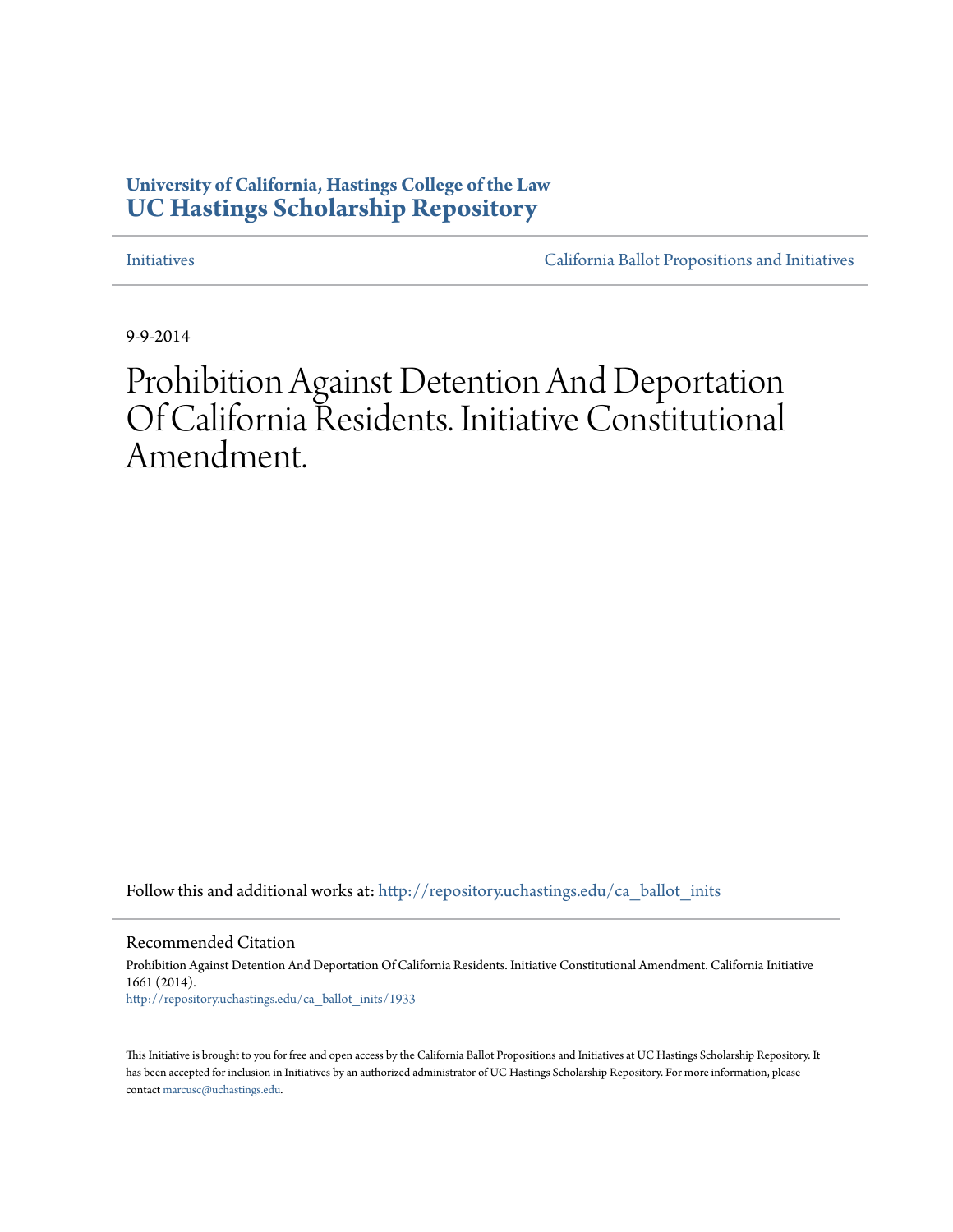**1 4 - 0 0 1 0** 

Honorable Kamala D. Harris Attorney General State of California 1300 I St. Sacramento, Ca. 95814-2919 Attn: Ashley Johansson



INITIATIVE COORDINATOR ATTORNEY GENERAL'S OFFICE

> $\gg$  -  $\Box$ - ':

 $\frac{1}{2}$ '\..,&.I

! *:* 

 $\mathbf{l}$ 

 $\circ$  $``; c$  .  $\lim_{n\to\infty}$ 

 $\mathbb{S}^{2n}_{\pm}$   $\infty$  $\mathbb{P}^1 \subset \mathbb{C}^1$ 

Dear Ms. Harris,

Enclosed is the proposed text of a Constitutional Initiative and a check for \$200.00. Whereas I will be circulating in as many of the languages offered by the Sec. Of State as my resources allow (list enclosed), while also conducting a voter registration drive, will accredited translations of the Title and Summary be treated as having been prepared by your office or must you literally provide the translations? Please prepare the Title and Summary which must appear at the top of the petition and have been prepared by the Attorney General.

Email: electronicinitiatives@netzero.net

Respectfully yours,<br>Baf = C + Gul

-~~ *[Jit1*  Barton C Gilbert September 4, 2014